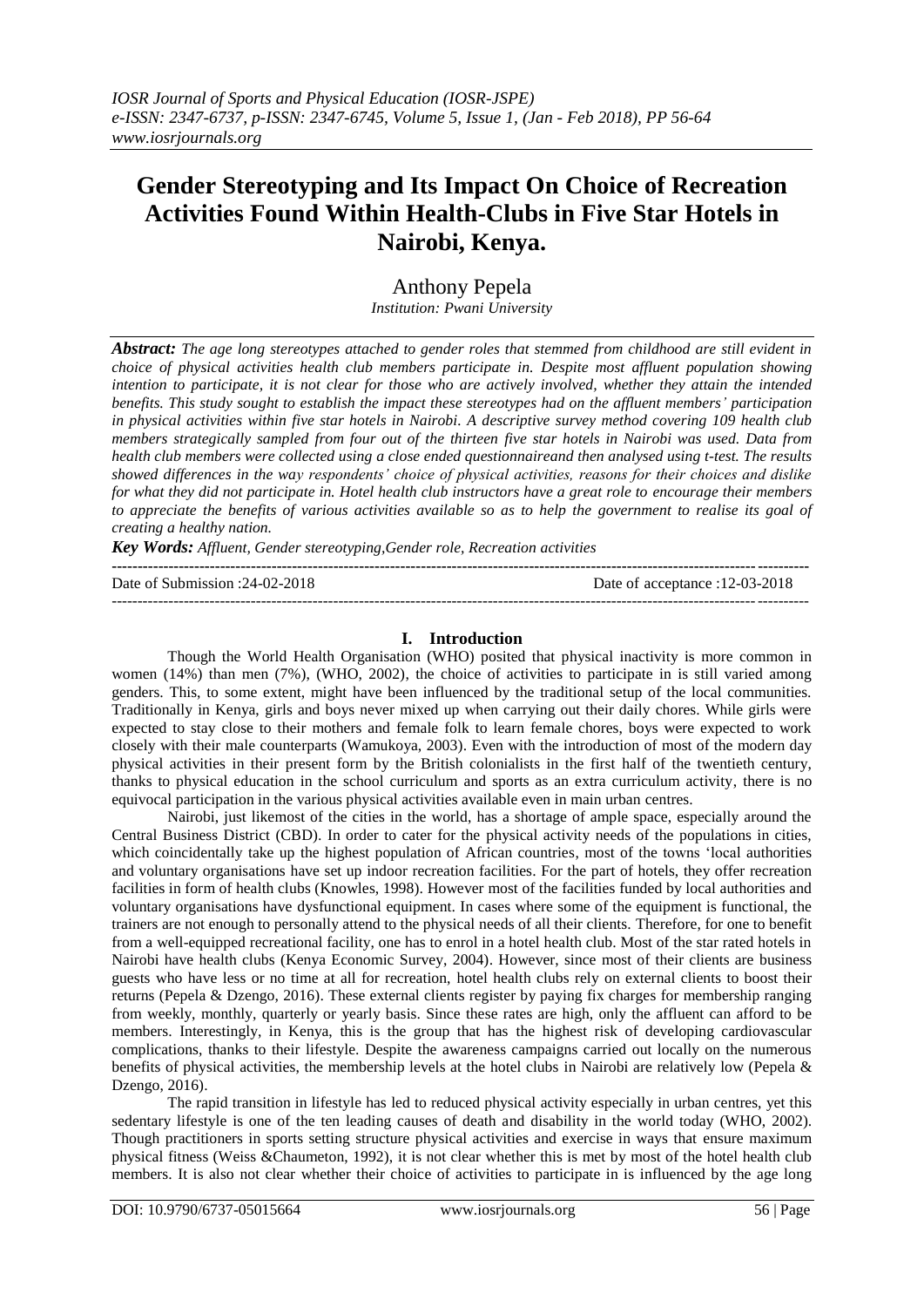biological, cultural and sociological perception and stereotyped gender roles. In order to address this trend, one needs to profile the activities they participate in then understand underpinning factors of their choice of these physical activates. With this knowledge, change may be effected to improve participation in physical activity.

The study aimed at determining the gender perception differences in physical activity participation by the affluent at five-star hotel health clubs. It sought to establish the differences in the way the affluent choose physical activities, reasons for their choices of these physical activities and why they dislikedthephysical activities they did not participate in according to their gender.

# **II. Literature Review and Conceptualisation**

Though the society has recognized the value of recreation as a way of improving the quality of life, personal leisure time and ways in which it can be spent increased, there is a gender imbalance in level of participation: In the developed countries such as United States (United States Centre for Disease Control and Prevention, 1999), and Japan, Yamasaki (1998), the number of male participants is higher. However, in Finland, an equivocal number of both gender, accounting for two thirds of the total population engage in various activities for at least 3 hours per week (Vouri, 2000). In developing countries, the situation in the rapidly growing cities is worse. In Sao Paulo, approximately 70% of the population is sedentary and 300,000 deaths reported each year in Brazil are attributed to cardiovascular diseases yet data on gender differences is not updated (Matsudo, 2000). In Kenya, great efforts have been made to improve participation levels in sports and physical activity and opportunities have been made available for those who wish to participate (Mwisukha*,*Njororai&Onywera, 2003); thanks to the local authorities, institutions of learning, private institutions and firms. However, there is still a dearth in participation, in physical activities found within health clubs by gender especially for the affluent in society who, in the Kenyan case, stand a higher risk of cardiovascular complications.

#### *Gender orientation in choice of physical activities*

Traditionally, many sports were classified as either inappropriate for men or women. They were stereotyped as masculine, feminine or neutral (Koivula, 1995). Masculinity was equated with over-ability to withstand pain on the sport (Koivula, 1995). Equally, pain was considered as a necessary initiation to adulthood. In the most African contexts, it was believed that pain bred morality, loyalty and commitment. It is highly likely that just like in most African communities; sports were presented as a proof of men's masculinity. According to Halliwell, &Dittman, (2003), women's motivation in their young adulthood was to achieve perfect bodies so as to please their partners or attract one. In Kenya, most of the physical activities initially considered masculine have been opened up for both genders and more females are actively involved. This is exemplified in sports such as rugby, soccer, hockey and martial arts. Nevertheless, it is not clear whether this has helped change the gender stereotyping previously evidenced especially among the affluent who may afford to participate in any form of physical activity found within health clubs.

## *Quality and quantity of exercise*

According to WHO (2002), physical activity is qualified or quantified by the amount of it that is carried out. It is a matter of calories of work done per work-out or period. For one to achieve health benefits the physical activity does not need to be strenuous. Activities like taking a walk, riding a bike, dancing or playing and a moderate programme of prescribed exercise lasting 15-20 minutes, are effective for improvement in balance, flexibility and agility and make one feel better, more so for the bed ridden patients. However, this has insufficient cardiovascular effects and does not reduce the blood lipids (Cureton, 1985). It is not clear whether many people are aware of this. Exercise and sports programmes can help one attain greater health benefits by increasing the amount of work, intensity or frequency, (CDC, 1999; Wamukoya, 2003 and Cureton, 1985). The American College of Sports Medicine (1991) recommends that 15-60 minutes of continuous activity depending on its intensity is appropriate. If the activity is moderately intensive profitability will be obtained by involvement for a longer session. However, continuous rhythmical work of 30 minutes or more for 3-5 days a week is most effective (Cureton, 1985). However, Wamukoya (2003) warns that this may be too severe for previously sedentary individuals. A programme that is offered 3 days per week is best so that apart from inducing training, the interceding rest days may allow aching muscles and joints time to recover. In addition, the faster or heavier the task, the sooner one gets better results. However, it should be noted that, not all physical activity facilities available in hotel health clubs lead to high energy expenditure. Some are placed there for fellowship rather than physical fitness (Cureton, 1985). Looking at the Kenyan case, it is not clear whether the affluent attain the requisite intensity in terms of gender, and what influences their choice of these activities.

Understanding people's motives for involvement in physical activities sheds light on their individual decision making process for taking part in sports and physical activities (Trembath, Szebo, Baxter, 2002). Consistent motivation has been shown to be a strong indicator of initiation and maintenance of physical activity programmes (Papageorgious*et al*., 2003). Optimal motivation for participation and adherence to physical activity may occur when the providers are able to identify, and address the needs of the participants. According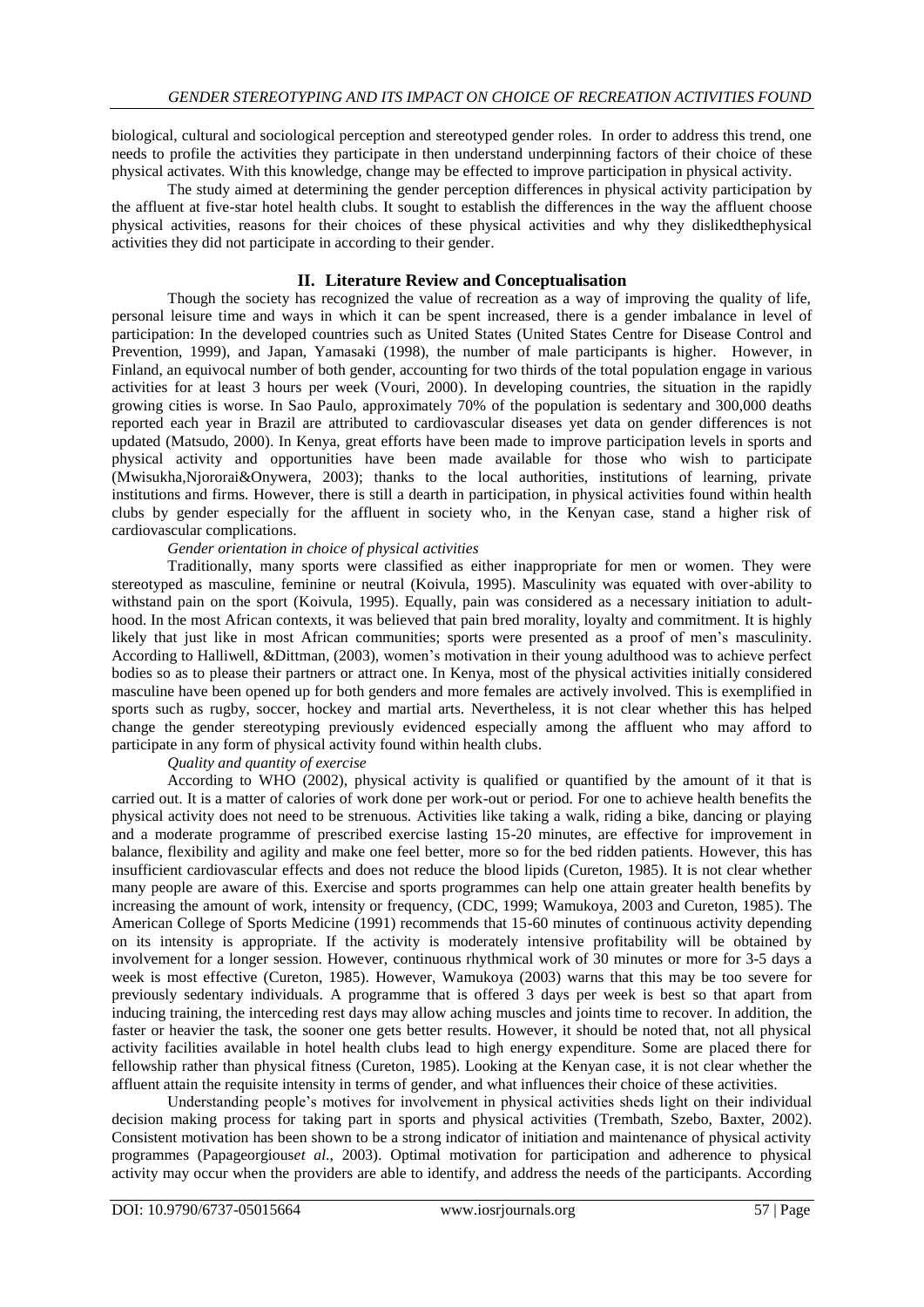to Ebbeck, Gibbons &Loken-Dahle (1995), the differences in reasons for participation depend on the type of physical activities in which the individual is involved, personal satisfaction, knowledge, pleasure and gender. This study focused on gender.

The study was based on Cuddy, Fiske and Glick's (2008) 'Stereotype content model' and Biernat's (2003) Shifting Standards Model as illustrated in figure 1.



**Figure 1:** *A conceptual framework of the impact of stereotypes on customer choice of recreation activities (a modification of Cuddy et al. (2008)'stereotype content model and Biernat's Shifting standards model)*

According to Cuddy *et al.* (2008)'s model, stereotypes are ambivalent whose valence depends on peoples' social judgement. People's social judgement is bi-dimensional and is established through socialisation. Socialisation then influences people's attitude and lifestyle in relation to masculine (a competent judgement) or feminine (a warm judgement) inclination. The warm judgement depicts women's kindness, sincerity and trustworthy, while Competitive judgement depicts men's efficiency, skills and intelligence. According to Fiske *et al.* (2002) men are depicted as 'high status', implying that they are competent but not warm. Women on the other had are depicted as 'low status', implying that they are warm but incompetent. These stereotypes influence gender choice of activities to participate in. This is because men perceive activities that involve motor skills as masculine while ladies dread them. Due to this glaring de-similarity, it is unfair to cluster the two genders when assessing their participation as this may affect performance hence lead to either ineffective or effective performance. Biernat's shifting standards model on the other hand suggests that perceivers judge others by use of within group standards of comparison (i.e. males judged relative to males' standards while women according to women standards). Though gender stereotypes that have existed since time in memorial still influence people's choice and participation in physical activities, these stereotypes can be averted by avoiding direct comparison of genders so as to result in patterns that are none-stereotypic. This is important as it may enhance participant's feeling of efficiency and inherent pleasure which may enhance maintenance of competence in physical activities and increase or decrease incompetence.

Previous studies on gender stereotyping in physical activities dwelt on leisure in general (Fontnelle&Zinkhan, 1993; Blalerchiki& Henderson, 1986; Jackson & Henderson, 1995. Studies dealing with gender and in-door physical activities concentrated on city council managed centres ((Ashford, Biddle & Goudas, 1993; Trembath*et al.* 2002). While Ashford*et al.* dwelt on age and sex differences in community leisure centres, Trembath*et al.* (2002)'s covered retirees at different times of the day. This study not only concentrated on the affluent population, but also exclusively focused on the physical activities found withinfive-starhotel health clubs. It sought to establish whether; the affluent equivocally participated in the same activities by gender,gender stereotypes influenced the activities they chose to participate in, and those they disliked. As such some hypothesis were developed;

Ho1: There are significant differences in the type of physical activities the affluent choose to participate in at hotel health clubs in terms of gender

H.2: There are significant differences in the factors that make the affluent prefer the physical activities they choose to participate in at hotel health clubs in terms of gender

Ho3: There are significant differences in reasons the affluent dislike the physical activities they do not participate in at hotel health clubs in terms of gender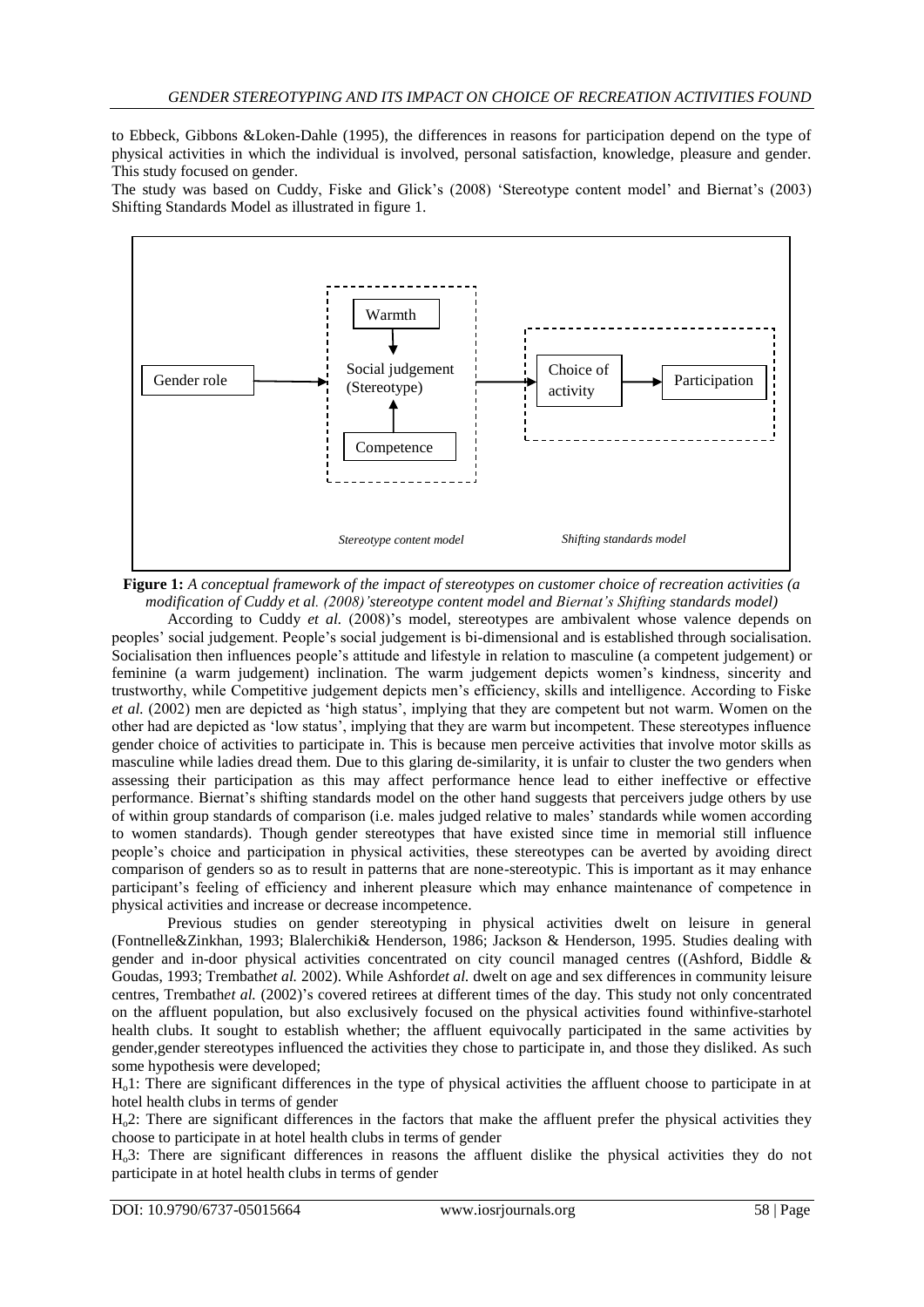#### **III. Methodology**

A descriptive survey was carried out in Nairobi targeting the registered 1130 health club members of the thirteen (13)five star hotels, which accounts for 72%of the total5 star hotels in the Country. A hotel sample of  $n = 4$  (30%) was drawn, using a systematic random sampling technique with a sample interval of (K=13/4) by tossing a coin to establish the starting point. This was done in an effort to avoid any bias in the sample (Orodho, 2004). To get the  $10\%$  (n = 120) sample population, a stratified sampling technique was used. To ensure equal representation from each of the four hotels, first; the 120 respondents were divided into four. Then, each hotel sample was divided into two by use of their hotels' health club membership registers to ensure an equal representation by gender. The total population of hotel health club members in the sampled hotels was 460. To settle on the members to be included in the sample frame, a sample interval of 4 was established by dividing the population against the sample size. As such each fourth member in each hotel's membership register was included. The hotels' in-house guests were excluded from the study because it was argued that they were in the hotel temporarily and were not registered HCM. As such, their inclusion would distort the findings.

Due to the short period of research, a questionnaire was considered appropriate for this study. A close ended questionnaire based on a five-point Likert-scale where each variable has five points of: 1-Strongly agree; 2- Agree; 3- Neutral; 4- Disagree; and 5- Strongly disagree was pre-tested using students and staff who were members of Kenyatta University's health clubs. It was then reviewed by expert judges drawn for Kenyatta university senior staff. Their responses were noted in terms of clarity and ease of answering questions. The resultant suggestions were incorporated in the final drafts of the instruments in order to improve the items and make the results more meaningful. To establish the reliability of the statements, principal axis factoring with Varimax rotation and Kaiser Normalisation procedure was used only those factors with eigen values of 1.0 or higher were retained for final rotation. Only one of the statements was dropped.

The questionnaires were personally handed to the health club managers and instructors by the researcher. They were then instructed on how to administer the questionnaires and checking to ensure they were fully completed by health club members before accepting them. The respondents were requested to fill in the questionnaires just after the exercise session and hand them back to the manager on departure.

## **IV. Findings**

Out of the 120 questionnaires given to the health club members, a total of 109 (91%) were returned. Both genders were evenly represented; 55 (50.5%) female and 54 (49.5%) male health club respondents. The average age of the respondents was 40.9 years. Gender-wise the average age of male respondents was 44.0. This was higher than that of female respondents, which was 37.9. Most men respondents fell below the age range of 30 years, while most females were in the age range of 30-40 years. Male respondent's ages were more spread than that of females who were more concentrated at between 30-40 years.

#### *The affluent' choice of physical activities in hotel health clubs by gender*

Twelve activities were common in all the hotel health clubs sampled as indicated in table 1. Some of the activities such as body massage, steam/ sauna, and swimming are present in all the establishments yet they do not help expend much energy. They were placed in the hotels more for their luxury component and not for enhancing energy reduction. The hotel health club members were asked to rank the 12 physical activities according to their participation preference on a five point Likert scale. The results were posted my mean ranges as shown in Table 1.

|                         |                           | Mean               |                    |
|-------------------------|---------------------------|--------------------|--------------------|
| $n/\sigma$              | Gender                    | <b>Males</b>       | <b>Females</b>     |
| -1                      | Weight training           | 1.64               | 3.25               |
| $\overline{2}$          | Free weights              | 3.12               | 2.96               |
| $\overline{\mathbf{3}}$ | Multi station systems     | 1.67               | 2.72               |
| $\overline{4}$          | Pulley weights            | 2.02               |                    |
| $\overline{5}$          | Swimming                  | 1.88               | 2.42               |
| $\sqrt{6}$              | Tread mills               | 1.67               | 2.60               |
| $\overline{7}$          | Ergo meter/exercise bikes | 2.21               | 2.70               |
| 8                       | Aerobics                  | 2.62               | 2.68               |
| 9                       | Martial arts              | 2.86               | 3.51               |
| 10                      | Yoga                      | 3.38               | 3.21               |
| 11                      | Steam / Sauna bathing     | 1.60               | 2.06               |
| 12                      | Body massage              | 1.52               | 2.75               |
| NOTES:                  |                           | $n=54$ respondents | $n=55$ respondents |

**Table 1:** Choice of physical activities by gender in five-star hotel health clubs

*There were multiple responses from the respondents*

*The mean range is between 1 and 5. Factors that lie closer to (1) have the strongest rating*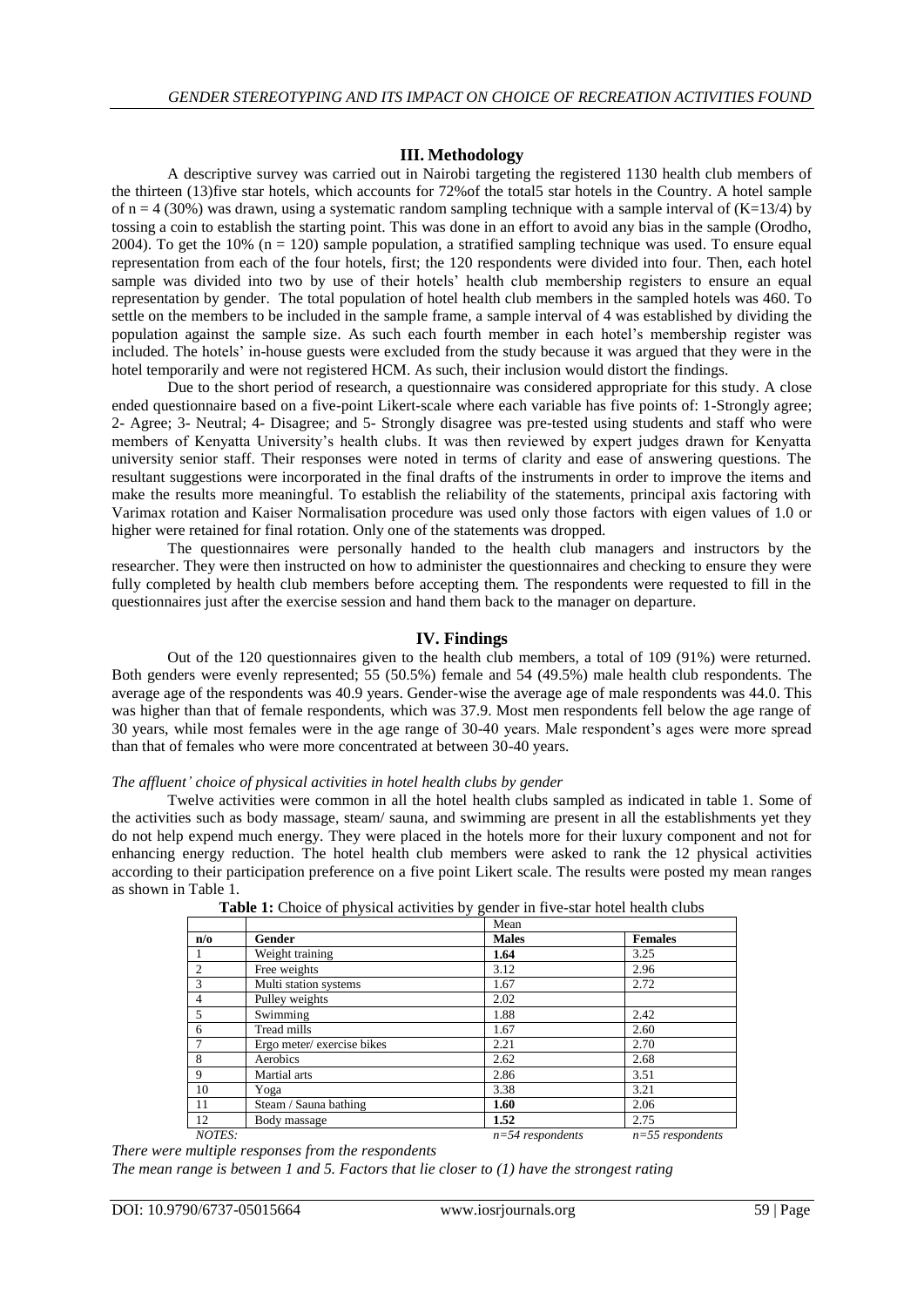While males rated weights training  $M = 1.64$  followed by body massage  $M = 1.52$ , and steam bath M =1.60 highest in that order, females rated aerobics  $M = 2.68$ ) swimming M =2.42 and sauna bathing M =2.06 highest. On the other hand, males rated yoga  $M = 3.38$ lowest while females rated martial arts  $M = 3.51$  and weight training  $M = 3.25$  lowest as compared to males. This implies that unlike their male counterparts, females fear participating in activities that are aggressive in nature.

A t-test carried out on the 12 physical activities to establish whether there was any significant difference in the type of physical activities the affluent choose to participate in at hotel health clubs in terms of gender. The p-value; the smallest level of significance at which one can reject the null hypothesis was equal to 0.001 which was much less than 0.05 at 95% confidence level. Hence the null hypothesis was rejected and the alternative one that there are significant differences in the type of physical activities members choose to participate in at hotel health clubs in terms of gender was adopted. From these statistical results it is evident that while most of the males preferred activities that enhanced the expenditure of energy, females preferred those that conformed to their agility and flexibility. There is thus a need to encourage all gender to take up all the other activities at the health clubs more seriously as each of them has its own benefits to the user. If all these activities are utilised by an individual, they may ensure the whole body attains the required physical fitness. *Factors that make the affluent prefer the physical activities they choose to participate in by gender*

The study further sought to find out factors that make the affluent prefer the physical activities they choose to participate in by gender. To achieve this, possible reasons for affluent males and female members liking the activities they participated in were sought (Table 2 and Table 3 respectively).

|                                 | వ్<br>agree<br>Strongly | ℅<br>Agree | $\mathcal{S}^{\mathsf{c}}$<br>sure<br>not<br>Ξ<br>$\sim$<br>ー | ళ<br>Disagree | శ<br>disagree<br>Strongly | Total % |
|---------------------------------|-------------------------|------------|---------------------------------------------------------------|---------------|---------------------------|---------|
| They are more challenging       | 67.9                    | 26.4       | 5.7                                                           | $\Omega$ .    | $\Omega$                  | 100.    |
| They are competitive            | 52.8                    | 34.0       | 3.8                                                           | 9.4           | $\Omega$                  | 100.    |
| They have more fun              | 45.3                    | 39.6       | 7.5                                                           | 7.5           | $\Omega$                  | 100.    |
| There are no other options      | 45.3                    | 30.2       | 15.1                                                          | 5.7           | 3.8                       | 100.    |
| They involve team work          | 41.5                    | 28.3       | 24.5                                                          | 5.7           | $\Omega$                  | 100.    |
| They make me feel more popular  | 28.3                    | 20.8       | 13.2                                                          | 18.9          | 18.9                      | 100.    |
| They are not challenging enough | 13.5                    | 13.5       | 19.2                                                          | 23.1          | 30.8                      | 100.    |

**Table 2:** Percentage factors for male respondents preferring their choice of activities at the hotel health clubs

## *NOTES: There were multiple responses from the respondents n=54 respondents*

Majority of males preferred the activities they participated in because they were more challenging n=37 (67.9%) and competitive n=29 (52.8%). The female respondents on the other hand ranked fun 24 (44.4%) and team work 13 (24.1%) highest as indicated on table 3.

**Table 3:** Percentage factors for female respondents preferring their choice of activities at the hotel health clubs

|                                 | ℅<br>agree<br>Strongly | ℅<br>gree | $\mathcal{S}^{\mathsf{c}}$<br>sure<br>not<br>$\mathbf{m}$ | ℅<br>Disagree | $\mathscr{E}$<br>disagree<br>Strongly | Total<br>% |
|---------------------------------|------------------------|-----------|-----------------------------------------------------------|---------------|---------------------------------------|------------|
| They are more challenging       | 16.7                   | 38.9      | 38.9                                                      | .0            | 5.6                                   | 100.       |
| They are competitive            | 16.7                   | 22.2      | 31.5                                                      | 24.1          | 5.6                                   | 100.       |
| They have more fun              | 44.4                   | 14.8      | 14.8                                                      | 13.0          | 13.0                                  | 100.       |
| There are no other options      | 10.9                   | 43.6      | 29.1                                                      | 7.3           | 9.1                                   | 100.       |
| They involve team work          | 24.1                   | 42.6      | 22.2                                                      | 3.7           | 7.4                                   | 100.       |
| They make me feel more popular  | 14.8                   | 11.1      | 33.3                                                      | 14.8          | 25.9                                  | 100.       |
| They are not challenging enough | .0                     | 12.7      | 38.2                                                      | 25.5          | 23.6                                  | 100.       |

*NOTES: There were multiple responses from the respondents n=55 respondents*

A t-test carried out on the 8 possible factors that made both sexes to prefer the activities they participated in showed that the p-value= $0.01$ < $0.05$  at 95% confidence level. There were significant differences in the factors that make the affluent prefer the physical activities they choose to participate in at hotel health clubs in terms of gender. These results imply that male's reasons for choice of activities are different from those of females. This is because while men preferred challenging activities, females sought for fun. *Reasons the affluent dislike the physical activities they do not participate in by gender*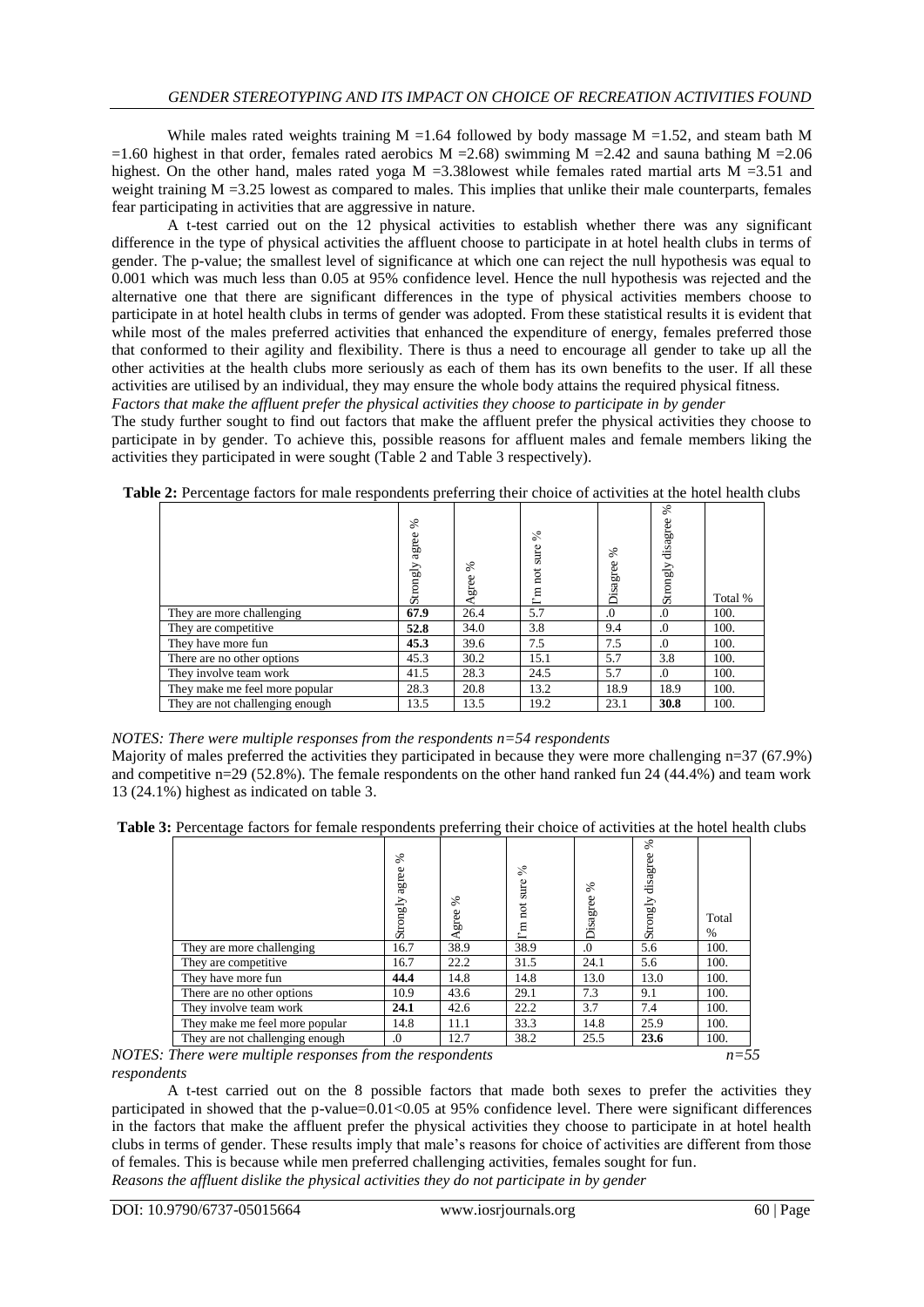The study sought to establish reasons affluent men and women disliked the activities they did not participate in based on a five point Likert scale as shown in table 4 and 5.

|                                                              | ℅<br>agree<br>Strongly | ℅<br>Agree | వ్<br>sure<br>not<br>$\Gamma$ m | $\%$<br>Disagree | శ<br>disagree<br>Strongly | Mean     |
|--------------------------------------------------------------|------------------------|------------|---------------------------------|------------------|---------------------------|----------|
| Culturally they are inappropriate                            | 31.4                   | 17.6       | 11.8                            | 19.6             | 19.6                      | 2.81     |
| Gender-wise, they are inappropriate                          | 26.9                   | 5.8        | 19.2                            | 19.2             | 28.8                      | 3.06     |
| However much I try, I do not make it                         | 25.5                   | 29.4       | 13.7                            | 15.7             | 15.7                      | 2.60     |
| They are boring                                              | 21.2                   | 21.2       | 15.4                            | 28.8             | 13.5                      | 2.96     |
| I do not have strength for them                              | 19.6                   | 17.6       | 19.6                            | 27.5             | 15.7                      | 2.98     |
| I fear being injured                                         | 15.4                   | 19.2       | 19.2                            | 21.2             | 25.0                      | 3.19     |
| They are not challenging enough                              | 13.5                   | 13.5       | 19.2                            | 23.1             | 30.8                      | 3.44     |
| My friends do not approve of them                            | 7.7                    | 3.8        | 15.4                            | 19.2             | 53.8                      | 4.23     |
| They are for beginners                                       | 5.8                    | $\Omega$ . | 19.2                            | 30.8             | 44.2                      | 4.08     |
| The instructions are not exciting                            | 2.0                    | 2.0        | 19.6                            | 21.6             | 54.9                      | 4.25     |
| They may give me muscles                                     | 1.9                    | 3.8        | 5.8                             | 25.0             | 63.5                      | 4.42     |
| My spouse disapproves of them                                | 1.9                    | 3.8        | 11.5                            | 36.5             | 46.2                      | 4.25     |
| $S \cdot$ There were multiple responses from the respondents |                        |            |                                 |                  |                           | $n - 54$ |

|  |  |  |  | <b>Table 4:</b> Reasons why male respondents disliked the activities they did not participate in at hotel health clubs |
|--|--|--|--|------------------------------------------------------------------------------------------------------------------------|
|  |  |  |  |                                                                                                                        |

*The mean range is between 1 and 5. Factors that lie closer to (1) have the strongest rating*

As shown on Table 4, the majority of the males disliked the activities they did not participate in because culturally  $M = 2.81$ , they are inappropriate. Additionally, however much they tried they could not make it  $M = 2.60$  (table 4). This implies that irrespective of their social standing, men are culturally inclined in their choice of activities to participate in and still attach these activities to cultural stereotypes which classify physical activities on gender lines. On their part, majority of the females feared becoming muscular M= 2.61, and being injured  $M = 2.74$  as seen on table 5.

**Table 5:** Reasons why female respondents disliked the activities they did not participate in at hotel health clubs

|                                                       | ℅<br>agree<br>Strongly | ℅<br>Agree     | $\frac{8}{3}$<br>sure<br>not<br>$\mathbf{E}$ | ℅<br>Disagree | ℅<br>disagree<br>Strongly | Mean |
|-------------------------------------------------------|------------------------|----------------|----------------------------------------------|---------------|---------------------------|------|
| Culturally they are inappropriate                     | 0.                     | 40.7           | 40.7                                         | 13.0          | 5.6                       | 2.81 |
| Gender wise, they are inappropriate                   | 1.9                    | 31.5           | 37.0                                         | 14.8          | 14.8                      | 3.08 |
| However much I try, I do not make it                  | 7.3                    | 25.5           | 32.7                                         | 23.6          | 10.9                      | 3.04 |
| They are boring                                       | 1.8                    | 12.7           | 34.5                                         | 23.6          | 27.3                      | 3.60 |
| I do not have strength for them                       | 3.6                    | 21.8           | 30.9                                         | 32.7          | 10.9                      | 3.23 |
| I fear being injured                                  | 1.8                    | 47.3           | 30.9                                         | 14.5          | 5.5                       | 2.74 |
| They are not challenging enough                       | $\Omega$ .             | 12.7           | 38.2                                         | 25.5          | 23.6                      | 3.58 |
| My friends do not approve of them                     | 1.8                    | 34.5           | 27.3                                         | 25.5          | 10.9                      | 3.06 |
| They are for beginners                                | 1.8                    | 9.1            | 25.5                                         | 25.5          | 38.2                      | 3.89 |
| The instructions are not exciting                     | 9.1                    | 25.5           | 36.4                                         | 14.5          | 14.5                      | 2.94 |
| They may give me muscles                              | 22.2                   | 33.3           | 11.1                                         | 11.1          | 22.2                      | 2.61 |
| My spouse disapproves of them                         | 9.3                    | 13.0           | 38.9                                         | 7.4           | 31.5                      | 3.40 |
| $\epsilon$<br>וחד הי<br>$\mathbf{1} \cdot \mathbf{1}$ | $\cdot$ T              | $\mathbf{r}$ . |                                              |               |                           | $ -$ |

*NOTES: There were multiple responses from the respondents n=55 respondents*

*The mean range is between 1 and 5. Factors that lie closer to (1) have the strongest rating*

The resultant t-test carried out on the 12 items revealed that there existed significant differences between the reasons for males and females disliking the physical activities thy did not participate in. This is because the p-value for this test was  $0.006 \le 0.05$ . In addition, the t-statistics  $(3.36)$  was also greater than t-critical (2.20). Thus there were no significant differences in reasons why men and women disliked activities they did not participate in. Thus the set null hypothesis was rejected and a new one that there were significant differences in reasons why members disliked the activities they did not participate in was adapted.

# **V. Discussion**

Though there was an equivocal representation of males and females in the study, males age range was spread more than their female counterparts. Since most of the males were aged below 30years, there is a

*NOTES: There were multiple responses from the respondents n=54 respondents*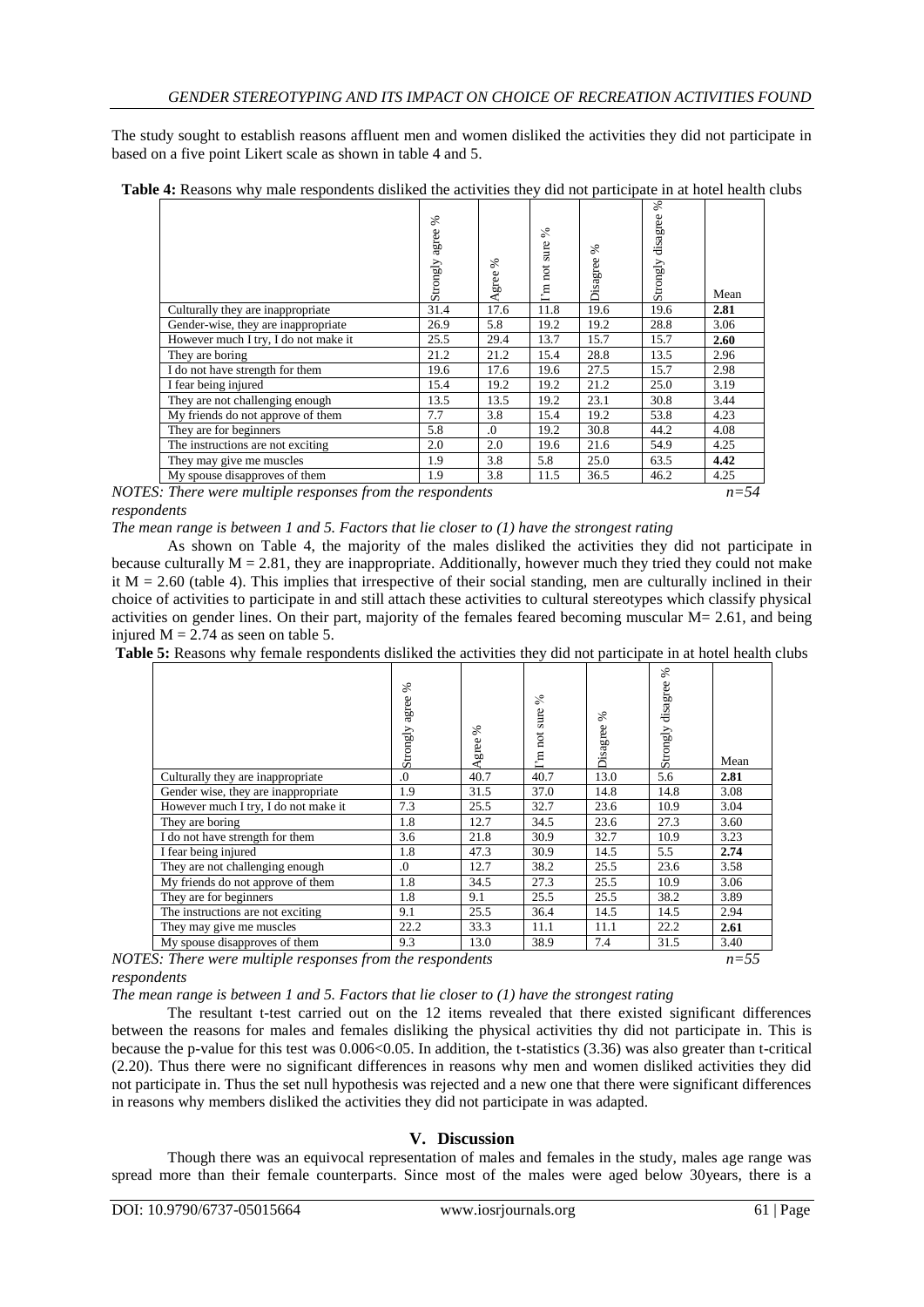likelihood that most of the affluent young me are not only aware of the benefits of physical activities but also more concerned about their appearance. Additionally, they have ventured into areas previously perceived as a preserve for females. This is exemplified by their preference of body massage and sauna/ steam bath to other physical activities. While females are also interested in such activities, their age range is concentrated between 30 and 40 years. Since at this age most females are married and have children, there is a possibility thatthey have experienced child birth and the physical body changes that result from weaning. Their concern for participating in physical activities may be motivated by the dissatisfaction of their body shape/ weight. In concurrence with this view, Hallewell&Dittman(2003) avers that women seek to achieve perfect bodies to please their partners irrespective of their age. Important to note is that just like females, young affluent males exhibit the same trait.Halliwellet al. (2003) aptly explains that that young men's level of body dissatisfaction can match that of women. This thus compels them to participate in physical activities in order to gain an attractive body physique. The older men on the other hand are relatively satisfied with their body masculinity.

In terms of choice of activities, while affluent men preferred weight training, confirming a study byShephard (1986) who asserted that men prefer engaging in stress seeking activities that conform to their masculinity, females preferred aerobics, swimming and sauna bathing. Other than calling for many participants at a time, the activities females chose enhance agility and flexibility, a quality that most females have. These revelations confirm Lenskyj's (1988) assertion that females have superior flexibility, balance and agility and would participate in activities that require these qualities. Conversely, their choice of physical activities does not allow body contact. No wonder, they rated low on martial arts as compared to males. In addition, these activities are more of extrinsic in a sense that they enhance appearance of the participants. This collaborates with Egli,Bland, Melton & Czech (2011*)* assertion that women are motivated by extrinsic factors in their choice of activities to participate in.

However interesting to note is that just as females, male rated steam and sauna bathing highest. These are activities that do not involve much energy expenditure but are placed in health clubs to encourage fellowship and not to enhance physical fitness. There is likelihood that most of the affluent dread activities that require expending much energy unlike their less affluent counterparts. Owing to the fact that this is the population that has a high susceptibility to cardiovascular complications, this raises a red flag on their level of participation in physical activities. Another possibility is that both groups of respondents are either engaged elsewhere thus need an activity that will enable them to relax after a day's work and/or break monotony. This concurs with Cureton's (1985) assertion that some activities are installed in health clubs for continuity and breaking monotony.Additionally, men ratedbody massage highest, while their female counterparts rated it low. Since most of the masseurs in this hotels are women, there is a possibility that this motivates most men to go for the services. Females on the other hand may not be comfortable being massaged by their fellow women, irrespective of their concern for their physical well-being.

In relation to their reasons of preferring this activities, just like the case of Ashford et al., (1993),Ebbeck et al., (1995), andKoivula, (1999). This study noted that affluent males and females' motivations for participating in the activities they chose on were varied. While females participated in physical activities because they involved team work and had more fun, majority of males preferred the activities they participated in because they were more challenging and competitive. Consideringthat men preferred weight training and tread mills highly, activities that are physically challenging, these results confirm Lenskij's (1988) assertion that men are superior in strength and would like to participate in activities they are good in. On the part of females, considering that they ranked aerobics, swimming and sauna, activities that are socially oriented and expend less energy, highest, affirms to Lenskij's (1988) explanation that females' approach to physical activities is the spirit of recreation that touches on social and emotional dimensions.In concurring with this, Bem (1985) explains that gender differentiation starts at birth. It thus leads to passive, submissive and nurturing behaviour by girls and active aggressive, destructive and autonomous behaviour by boys. This might be the reason why men engage in stress seeking activities such as getting fit whilst women pursue sedentary, less exciting leisure activities which involve less strength training. They also want a chance to mix with other people (Shephard, 1986).

In terms of the respondents' reasons for disliking the physical activities they did not participate in, the affluent males' reasons differed from those of females. Men felt that culturally and gender wise these activities were inappropriate. This implies that men are culturally inclined in their choice of activities to participate in and are still attach these activities on gender basis. This is in agreement with Koivula's (1995) argument that some men rate physical activities in terms of cultural appropriateness. It also attests to Matteo's (1986) assertion that men who are sex typed process information in regards to sex linked associations that would make them feel uncomfortable participating in cross sex activities.Again, women's' superiority in flexibility balance and agility plays here. Men rated yoga lowest yet they stated that however much they tried they could not make it in such activities. On their part, majority of the females feared becoming muscular and being injured It is no wonder that they rated martial arts, weight training lowest This are activities that are physical, competitive and strenuous. These findings agree with Bem (1994), Koivula (1995), and Shephard's (1996) argument that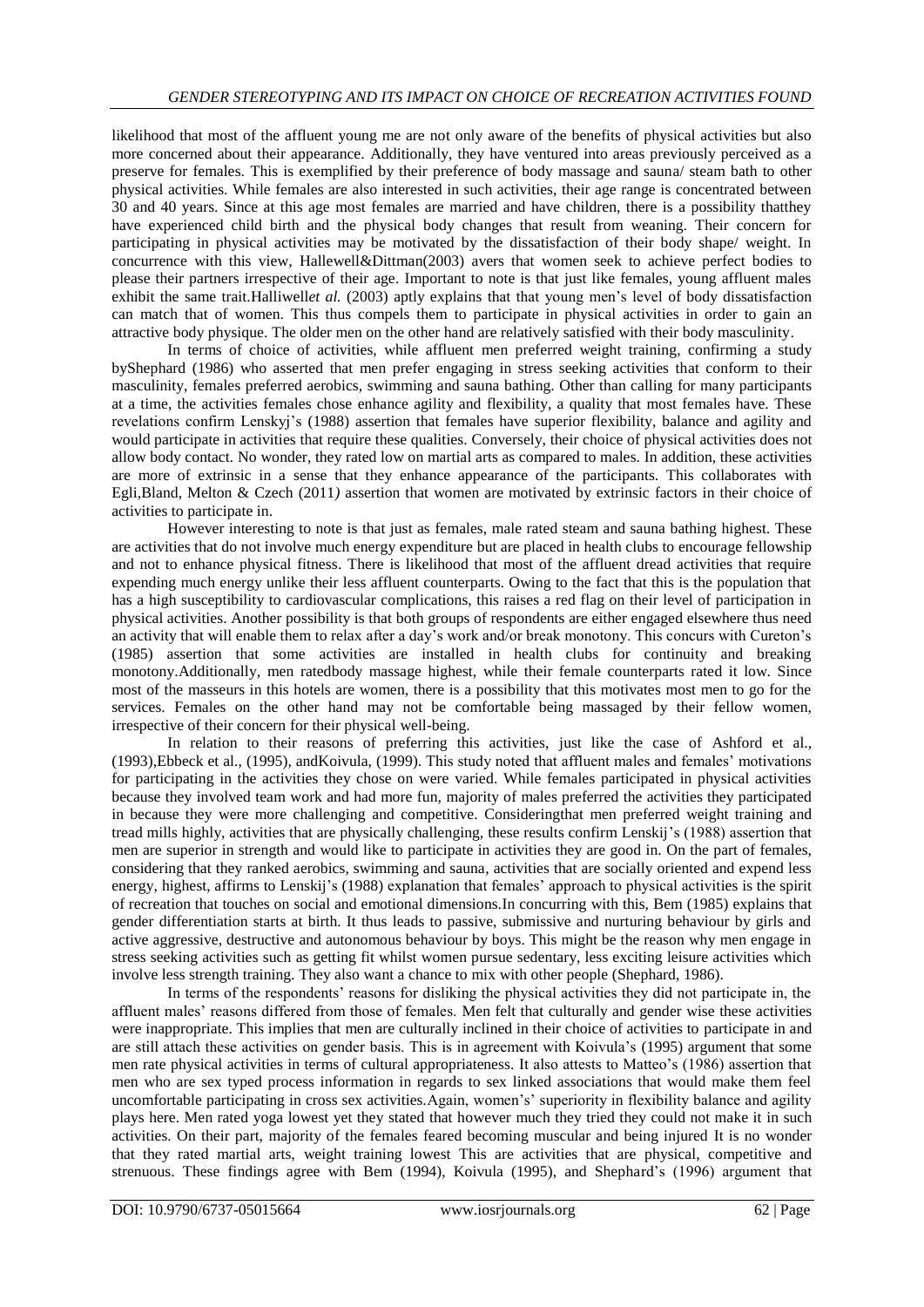portrayed females as preferring less strenuous activities due to the gender differentiation instilled in them from birth. Unlike men's stress seeking activities due to their aggressive, destructive and autonomous behaviour.

#### **VI. Conclusions, Lessons Learnt and Future Directions**

From the above findings, it is evident thatgender stereotyping has changed among affluent young men as they are comfortable with activities earlier termed as feminine. However generally, both sexes still consider choice of activities in relation to their cultural values which likely affects their goal attainment. The affluent males' choice of activities they participate in, their perceptions to the various activities they participate in and reasons of avoiding the activities they do not participate in greatly differ from those of females. While men are more tasks oriented in their choice of physical activities as they seek challenges and competition, majority of females seek fun and team work. While males want to prove their masculinity by identifying stress seeking activities, females avoid competitive activities. It should however be noted that females are not biologically or intellectually inferior to men. High performance athletes of both sexes participating in the same sport have very similar levels of strength, endurance and flexibility and this does not give them a muscular physique.

Contrary to the depiction in Fiske *et al.*'s Social Judgement Theory that men are 'high status' meaning they are competent but not warm, this study posits that affluent men are also warm. This is pegged on their preference of body massage, steam and sauna bathing. There is a possibility that the young affluent members avoid stress seeking activities but at the same time seek for good physique to make them attractive.

From the findings, it is evident that more awareness strategies need to be put in place. Hotel health club instructors have a great role to dissuade their affluent members from choosing passive activities and instead appreciate the benefits they may derive from participating in all other activities available so as to enjoy the health benefits that come with them while helping the government to realise its goal of creating a healthy nation.These findings are useful not only to the star rated hotels but all the health clubs, as they give insights on participation gaps that need to be addressed. It also opens gaps in relation to existing health club instruction levels. As such it is expected that training for modern fitness instruction techniques should be organised.

Instructors are advised to encourage the affluent members to get involved in most of the activities found within the establishments, especially those that are energy expending, putting I mind that their lifestyles may place them at risk of cardiovascular complications by preparing individual programmes for each member and ensuring the follow the set programmes closelyso as to maximise their utility.

Perceive the need and importance of the various activities in the health clubs and convince the female members that they can attain their goals without looking masculine. This may be achieved by employing more female instructors who are all-rounder and physically active to act as role models for the female members fearing to participate in certain activities because they may look masculine. Male masseurs should also be employed to cater for female needs.

Set up a national policy aimed at creating awareness of the benefits of physical activities so as to encourage participation by the affluent of both gender and help counter competition from other leisure activities which have no health benefits.

Only the higher social class members in five-star hotel health clubs were covered in this study. There is thus need for future studies to establish the view of other social classes who are members in other health clubs. Being a member of a health club or participating in physical activities does not mean that one enjoys the health benefits. There is need to establish the intensity of participation of each participant so as to adduce whether they attain the requisite physical activity levels. There is also need to address the effects of nutrition uptake of health club members in relation to their physical activity gains.

#### **References**

- [1]. Ashford, B., Biddle, S., and Goudas, M. (1993). Participation in community sports centres: Motives and predictors of enjoyment. Journal of Sports Science. **1** (3) 249-256.
- [2]. Bem, S.L. (1985). Androgyny and Gender Schema theory. Conceptual and empirical integration in T.B Sondregger (Ed), Nebraska Symposium on Motivation (1984).
- [3]. Cuddy, A.J.C., Fiske, S.T. &Glick, P. (2008). Warmth and Competence as Universal Dimensions of Social Perception: The Stereotype Content Model and the BIAS Map[. Advances in Experimental Social Psychology.](https://www.sciencedirect.com/science/journal/00652601) [Volume 40,](https://www.sciencedirect.com/science/journal/00652601/40/supp/C) Pages 61-149

[4]. Cureton, T.K. (1985). Encyclopaedia of Physical Education Fitness and Sports A.H.P.E.R.D. Virginia Pp 3-7.

- [5]. Ebbeck, V., Gibbons, S. L., &LokenDahle, L.J (1995). Reasons for adult participation in physical activity: an international approach. International Journal of Sport Psychology,**26** 262-275.
- [6]. Egli, T., Bland, H.W., Melton, B.F. & Czech, D.R. (2011) Influence of Age, Sex, and race on college Students' exercise motivation of physical activity. J Am Coll Health. 2011;59(5):399- 406.
- [7]. Fiske, S.T.& Cuddy, A.J.C. (2002). A model of (Often Mixed) stereotype content: competence and warmth respectively follow from perceived states and competition. Journal of Personality and Social Psychology. Vol 82 No. 6, 878-902
- [8]. Halliwell, E. &Dittman, H. (2003). A qualitative investigation of women's and men's bodyimage concerns and attitudes towards aging. Sex Role: A Journal of Research.
- [9]. Koivula, N. (1995). Ratings of gender appropriateness of sports participation: Effects of gender based schematic processing Sex Role. **33** 7/8, pg. 543.